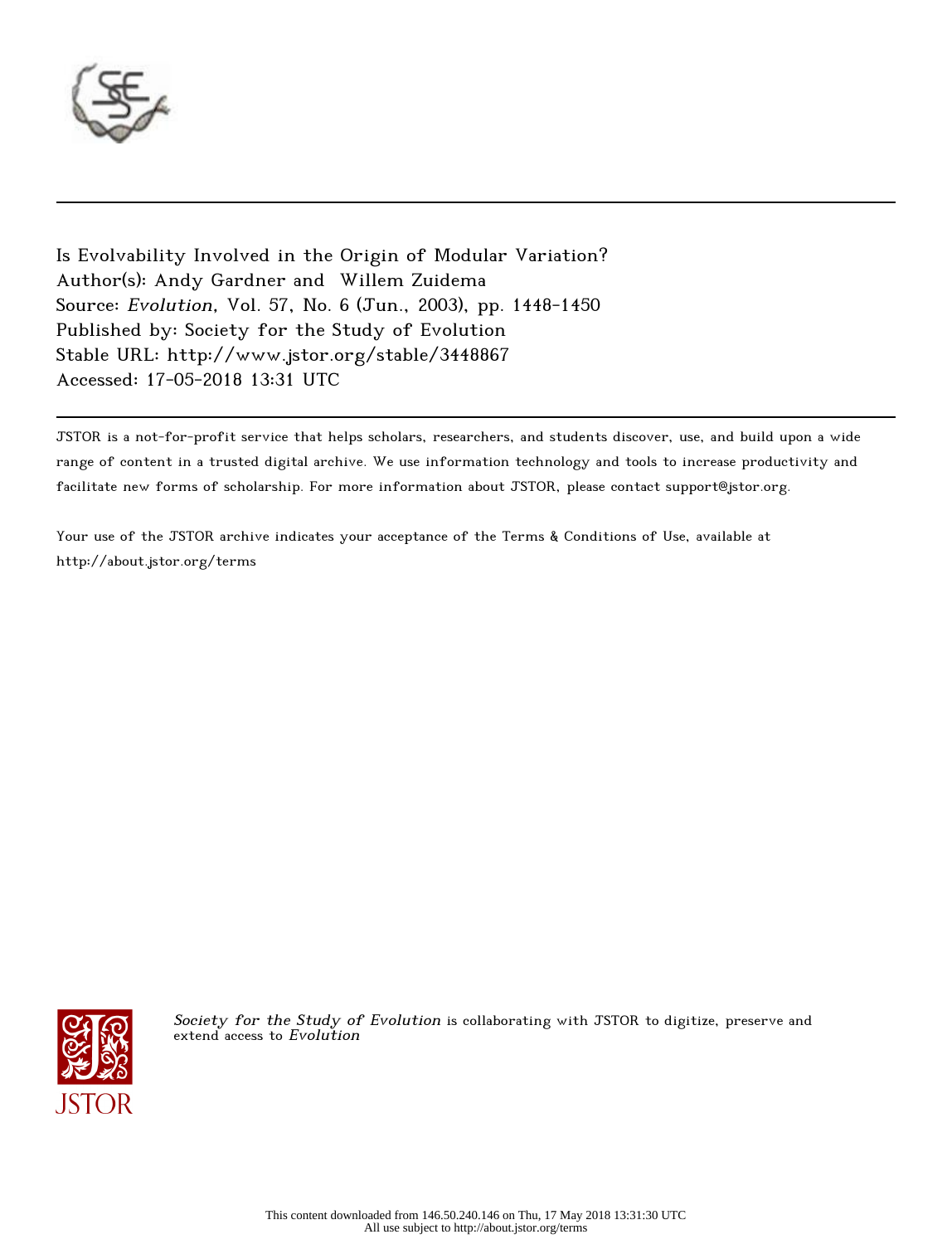# **COMMENTS**

# IS EVOLVABILITY INVOLVED IN THE ORIGIN OF MODULAR VARIATION?

ANDY GARDNER<sup>1,2</sup> AND WILLEM ZUIDEMA<sup>1,3</sup>

 'Institute of Cell, Animal and Population Biology, University of Edinburgh, West Mains Road, Edinburgh EH9 3JT, United Kingdom 2E-mail: Andy.Gardner@ed.ac.uk

<sup>3</sup>Language Evolution and Computation Research Unit, Theoretical and Applied Linguistics, University of Edinburgh, 40 George Square, Edinburgh EH8 9LL, United Kingdom

Abstract.-Lipson et al. (2002) presented an elegant linear algebraic formalism to define and study the evolution of modularity in an artificial evolving system. They employed simulation data to support their suggestion that modularity arises spontaneously in temporally fluctuating systems in response to selection for enhanced evolvability. We show analytically and by simulation that their correlate of modularity is itself under selection and so is not a reliable indicator of selection for modularity per se. In addition, we question the relation between modularity and evolvability in their simulations, suggesting that this modularity cannot confer enhanced evolvability.

Key words.—Adaptability, canalization, fluctuating selection, pleiotropy, robustness.

Received January 22, 2003. Accepted January 27, 2003.

 Modularity is a major principle of design and abounds in nature. Functional separation of modules-from eukaryote organelles to Drosophila limbs to human cognitive facul ties-may give robustness to changing inputs and facilitate future improvement. The question of the evolutionary origins of such modularity is important and the recent simulation study of Lipson et al. (2002) is therefore a welcome contri bution. They introduce a potentially extremely useful for malism that allows one to quantify modularity and study its evolutionary origins. Environmental variables are described by a vector  $E$ , and phenotypic traits by a vector  $P$ . A matrix A, which premultiplies E to give P, then describes the or ganismal process of transforming environmental input into phenotypic output.

Lipson et al. argue that the "blockiness" of A and its correlate, the number of zero elements, are measures of mod ularity. By assigning fitnesses to realized phenotypes de pending on their distance from an arbitrarily chosen optimum, Lipson et al. (2002) study the evolution of modularity. Their simulations show that the frequency of zero elements in the matrices deviates from the expected value (1/3, the frequency of zero elements at initialization and among random muta tions) when the environment changes rapidly. Lipson et al. attribute these results to a "second order (delayed) pressure for decomposition for adaptability,"  $(p.1554)$  that is, the un coupling of traits to allow independent optimization of each and hence increased ability to adapt to new environments. Enhanced evolvability is concluded to be a cause, as well as a fortunate outcome, of the preponderance of zero-element rich matrices. We disagree with this conclusion and believe that an alternative explanation exists. In addition, we feel that modularity cannot influence evolvability in their study.

 In the simulations of Lipson et al., the element values of E are restricted to  $-1$  and  $+1$  and the element values of A are restricted to  $-1$ , 0, and  $+1$ . The elements of the phenotype vector **P** are therefore restricted to the range  $-n \rightarrow n$ , where n is the number of dimensions of the vectors (eight in the simulations of Lipson et al.). They restrict the elements of **F**, the arbitrary optimal phenotype, to  $-1$  and  $+1$ . The optimal phenotypes are therefore restricted to a small subset of  all possible phenotypes, centered on the origin. We find that matrices with many zero elements tend to produce pheno types that are closer to the zero vector, and therefore on average closer to the optimal phenotypes (mathematical de tails are given in the Appendix).

 Rather than appealing to enhanced evolvability, the pre ponderance of zero-rich matrices can be explained by the advantage delivered to any A that can maintain a phenotype close to the origin, despite environmental perturbation (i.e., canalization; Waddington 1942). In Figure 1 we give the probability distribution of the value of an element of P as a function of  $\zeta$ , the number of zero elements in the corresponding row of  $A$ . As  $\zeta$  increases, the value of the focal element of P is more tightly distributed about the origin. Figure 2 reveals the relation between  $\zeta$  and the mean scalar residual (negatively correlated with Lipson et al.' s measure of fitness) in a focal dimension: increasing  $\zeta$  reduces the residual and thus increases fitness. Conducting simulations of our own, we have been able to demonstrate frequencies of zero ele ments significantly greater than 1/3, even when mutation is suppressed. Hence, individual lineages may thrive or decline, but cannot evolve and therefore cannot be under selection for enhanced evolvability (see Fig. 3 and Table 1).

 Moreover, in the set-up of Lipson et al., it is unclear why enhanced evolvability is expected to play any role. Each el ement of the vector  $P$  is the result of (dot-) multiplying a separate row vector from A with E. Contrary to the sugges tions of Lipson et al., manipulating the elements of such a row vector has no effect on the value of other elements of P. This means that when evolving  $A$  in the context of a certain environment  $E$  and a certain target phenotype  $F$ , every ele ment of the actual phenotype P can be optimized indepen dently. Interestingly, a different use of the same formalism was suggested by Lipson et al. and avoids this problem. Un der this alternative scheme, vector E describes the genotype and matrix A describes the genetic architecture of the phe notype (e.g., pleiotropy), a framework similar to the multiple quantitative trait model proposed by Taylor and Higgs (2000). By allowing both  $E$  and  $A$  to evolve, one can study the evolution of modularity and evolvability under, for ex ample, fluctuations in F.

 <sup>? 2003</sup> The Society for the Study of Evolution. All rights reserved.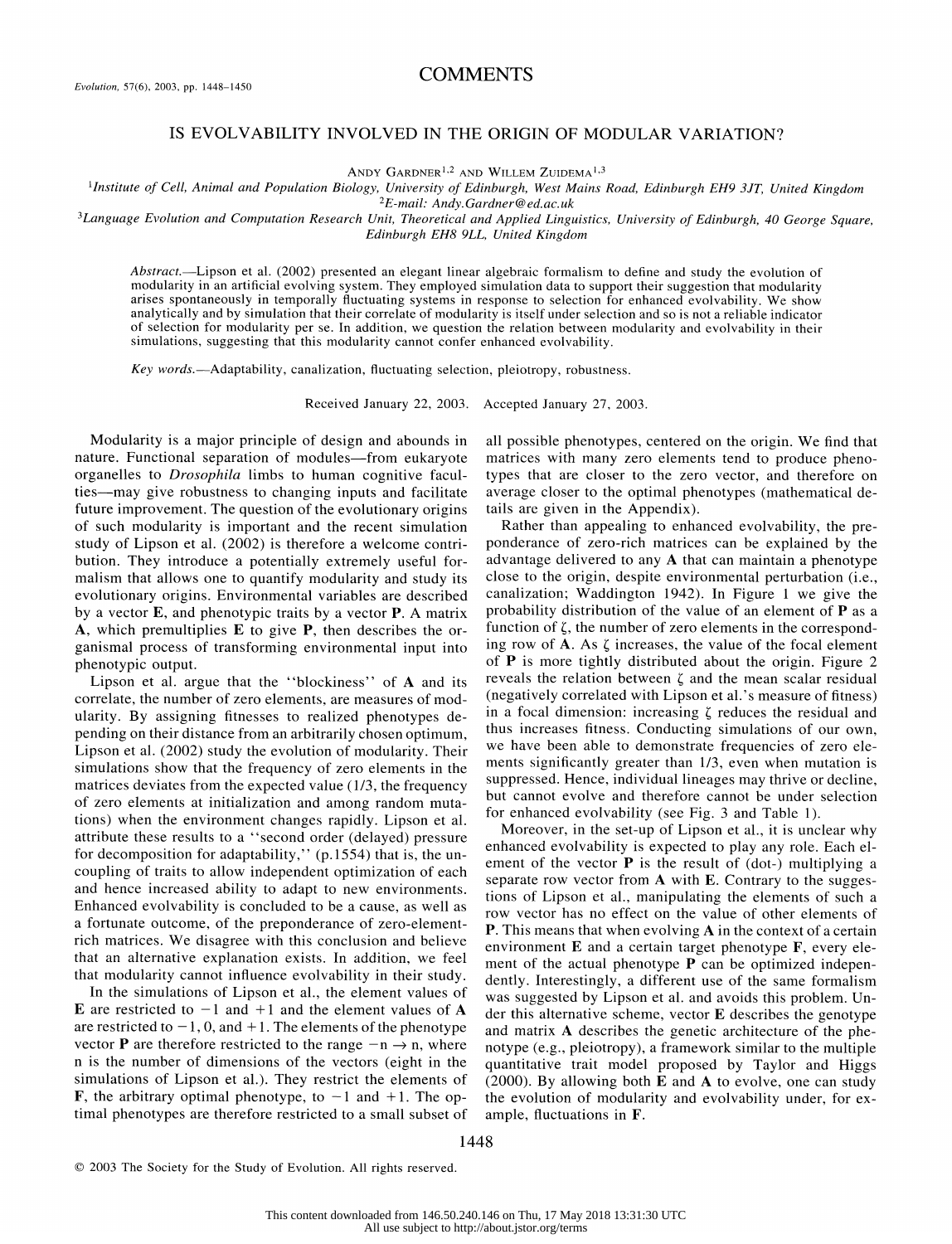

 This is not to say that modularity is not under selection. It is possible that modularity confers robustness of fitness in response to the form of environmental change investigated by Lipson et al. When matrices are highly modular, such that there is a one-to-one correspondence between environmental characteristic and phenotypic trait, alteration of only one as pect of the environment will perturb the phenotype in one dimension only. Matrices that are less modular have envi ronmental components each affecting more than one trait, and more than one trait being affected by several environ mental components. They are therefore perturbed in multiple dimensions whenever a single aspect of the environment is altered. Because Lipson et al. change the sign of only one element of E at each environmental alteration, it is conceiv able that selection for fitness robustness has given rise to an increase in modularity in their simulations. However, this is



FIG. 2. The expectation of the residual  $r_{\kappa}$  as a function of  $\zeta$  for an  $8 \times 8$  ternary matrix. By ensuring that phenotype vectors are more tightly distributed around the origin, and hence closer to the optimum, matrix rows with more zero elements achieve reduced residual, on average.

 quite a different pressure than the supposed selection for enhanced evolvability.

 In summary, Lipson et al. have presented an exciting and novel formalism that may yield quantitative, as well as qual itative insights into the evolution of evolvability and other problems. However, in their application of the model they have: (1) failed to demonstrate selection for modularity per se; and (2) not clearly established a link between modularity and evolvability. We suggest that enhanced evolvability can be neither a cause nor an outcome of the increase in their correlate of modularity.

### ACKNOWLEDGMENTS

 We thank N. Barton, A. Kalinka, and S. West for helpful discussion and comments on the manuscript, and H. Lipson for assistance in our re-creation of the evolutionary algorithm of the Lipson et al. (2002) paper. This work was supported



 FIG. 3. The frequency of zero elements, averaged over 400 rep licates, after 20 generations of evolution for a population of 50 8  $\times$  8 matrices over a range of rates of environmental change dt/dE. The broken line indicates the null prediction 1/3. Simulations were devoid of mutation, but otherwise the evolutionary algorithm re mained the same as that of Lipson et al.